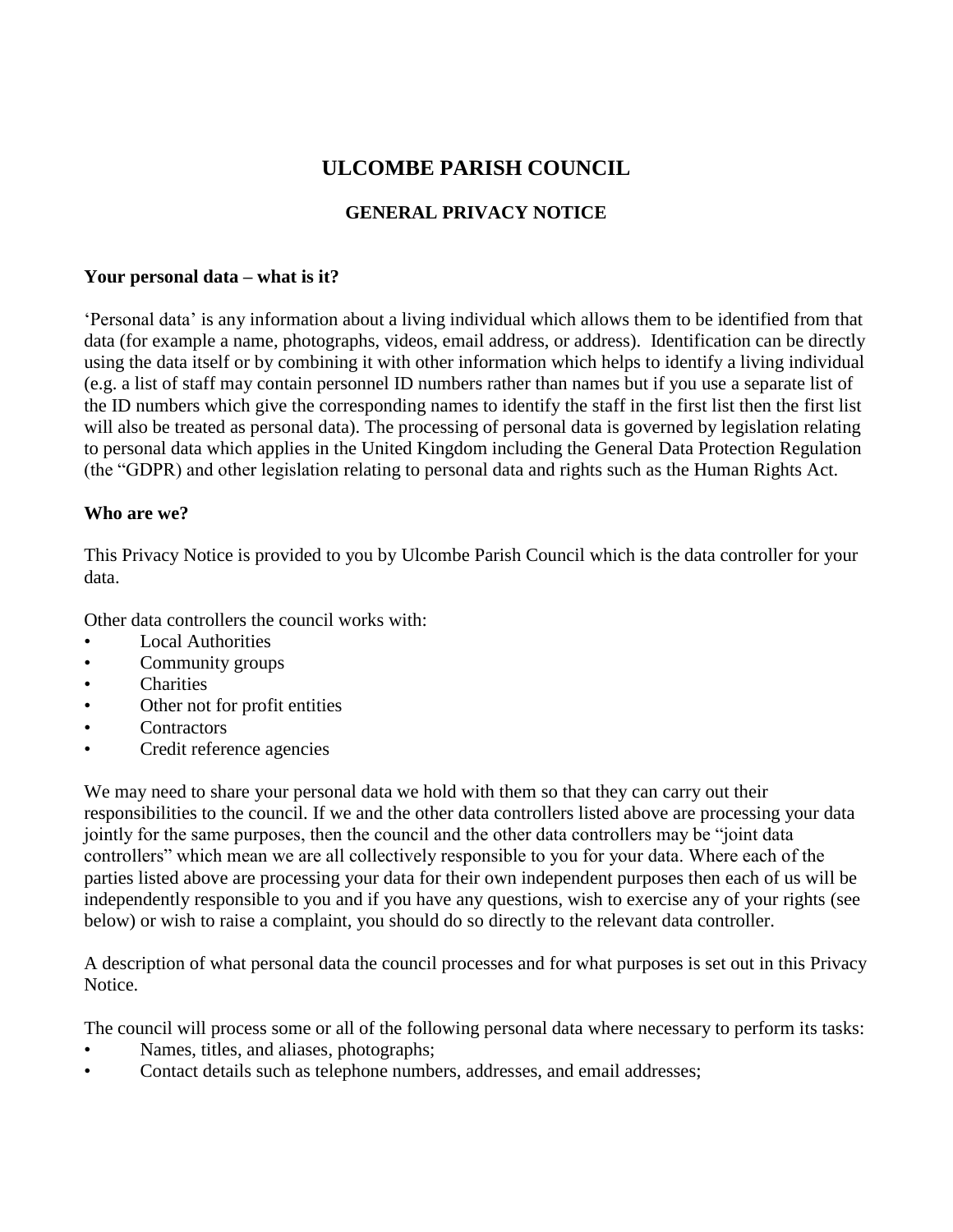- Where they are relevant to the services provided by a council, or where you provide them to us, we may process information such as gender, age, marital status, nationality, education/work history, academic/professional qualifications, hobbies, family composition, and dependants;
- Where you pay for activities such as use of a council hall, financial identifiers such as bank account numbers, payment card numbers, payment/transaction identifiers, policy numbers, and claim numbers;
- The personal data we process may include sensitive or other special categories of personal data such as criminal convictions, racial or ethnic origin, mental and physical health, details of injuries, medication/treatment received, political beliefs, trade union affiliation, genetic data, biometric data, data concerning and sexual life or orientation.

## **How we use sensitive personal data**

- We may process sensitive personal data including, as appropriate:
	- information about your physical or mental health or condition in order to monitor sick leave and take decisions on your fitness for work;
	- your racial or ethnic origin or religious or similar information in order to monitor compliance with equal opportunities legislation;
	- in order to comply with legal requirements and obligations to third parties.
- These types of data are described in the GDPR as "Special categories of data" and require higher levels of protection. We need to have further justification for collecting, storing and using this type of personal data.
- We may process special categories of personal data in the following circumstances:
	- In limited circumstances, with your explicit written consent.
	- Where we need to carry out our legal obligations.
	- Where it is needed in the public interest.
	- Less commonly, we may process this type of personal data where it is needed in relation to legal claims or where it is needed to protect your interests (or someone else's interests) and you are not capable of giving your consent, or where you have already made the information public.

#### **Do we need your consent to process your sensitive personal data?**

In limited circumstances, we may approach you for your written consent to allow us to process certain sensitive personal data. If we do so, we will provide you with full details of the personal data that we would like and the reason we need it, so that you can carefully consider whether you wish to consent.

## **The council will comply with data protection law. This says that the personal data we hold about you must be:**

- Used lawfully, fairly and in a transparent way.
- Collected only for valid purposes that we have clearly explained to you and not used in any way that is incompatible with those purposes.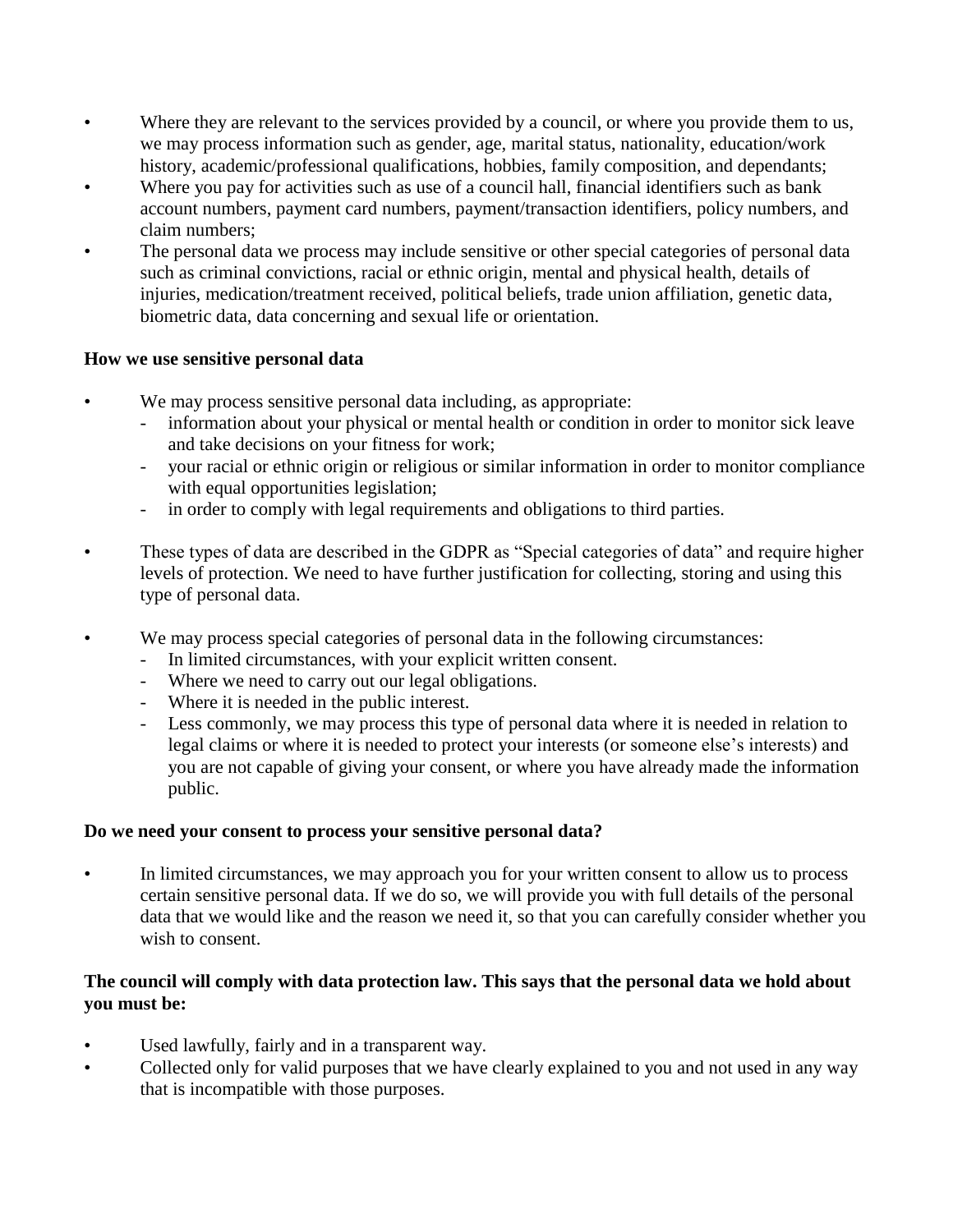- Relevant to the purposes we have told you about and limited only to those purposes.
- Accurate and kept up to date.
- Kept only as long as necessary for the purposes we have told you about.
- Kept and destroyed securely including ensuring that appropriate technical and security measures are in place to protect your personal data to protect personal data from loss, misuse, unauthorised access and disclosure.

#### **We use your personal data for some or all of the following purposes:**

- To deliver public services including to understand your needs to provide the services that you request and to understand what we can do for you and inform you of other relevant services;
- To confirm your identity to provide some services;
- To contact you by post, email or telephone;
- To help us to build up a picture of how we are performing;
- To prevent and detect fraud and corruption in the use of public funds and where necessary for the law enforcement functions;
- To enable us to meet all legal and statutory obligations and powers including any delegated functions;
- To carry out comprehensive safeguarding procedures (including due diligence and complaints handling) in accordance with best safeguarding practice from time to time with the aim of ensuring that all children and adults-at-risk are provided with safe environments and generally as necessary to protect individuals from harm or injury;
- To promote the interests of the council;
- To maintain our own accounts and records;
- To seek your views, opinions or comments;
- To notify you of changes to our facilities, services, events and staff, councillors and other role holders;
- To send you communications which you have requested and that may be of interest to you. These may include information about campaigns, appeals, other new projects or initiatives;
- To process relevant financial transactions including grants and payments for goods and services supplied to the council
- To allow the statistical analysis of data so we can plan the provision of services.

#### **What is the legal basis for processing your personal data?**

The council is a public authority and has certain powers and obligations. Most of your personal data is processed for compliance with a legal obligation which includes the discharge of the council's statutory functions and powers. Sometimes when exercising these powers or duties it is necessary to process personal data of residents or people using the council's services. We will always take into account your interests and rights. This Privacy Notice sets out your rights and the council's obligations to you.

We may process personal data if it is necessary for the performance of a contract with you, or to take steps to enter into a contract. An example of this would be processing your data in connection with the use of our pavilion facilities.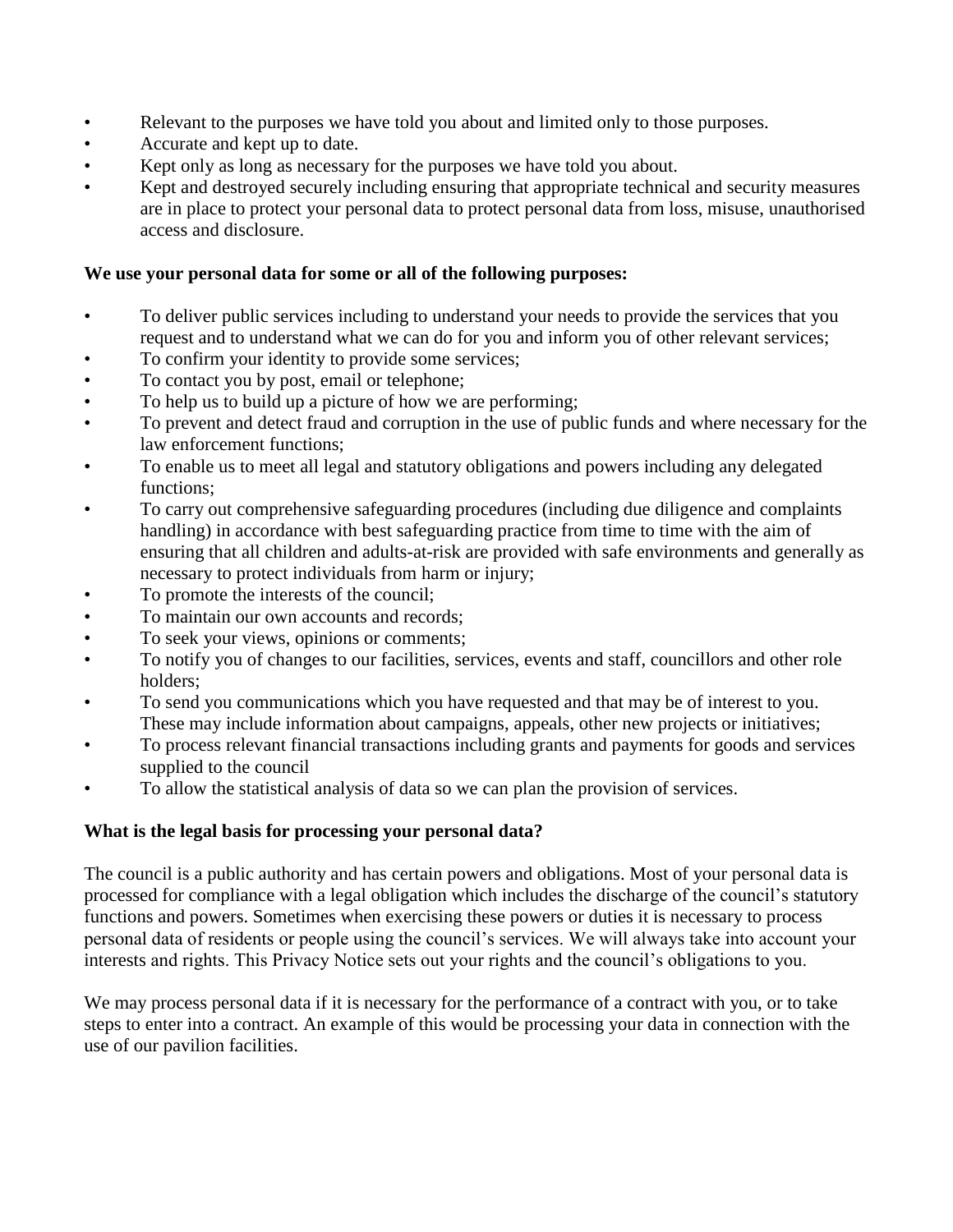Sometimes the use of your personal data requires your consent. We will first obtain your consent to that use.

# **Sharing your personal data**

This section provides information about the third parties with whom the council may share your personal data. These third parties have an obligation to put in place appropriate security measures and will be responsible to you directly for the manner in which they process and protect your personal data. It is likely that we will need to share your data with some or all of the following (but only where necessary):

- The data controllers listed above under the heading "Other data controllers the council works with";
- Our agents, suppliers and contractors. For example, we may ask a commercial provider to publish or distribute newsletters on our behalf, or to maintain our database software;
- On occasion, other local authorities or not for profit bodies with which we are carrying out joint ventures e.g. in relation to facilities or events for the community.

# **How long do we keep your personal data?**

We will keep some records permanently if we are legally required to do so. We may keep some other records for an extended period of time. For example, it is currently best practice to keep financial records for a minimum period of 8 years to support HMRC audits or provide tax information. We may have legal obligations to retain some data in connection with our statutory obligations as a public authority. The council is permitted to retain data in order to defend or pursue claims. In some cases the law imposes a time limit for such claims (for example 3 years for personal injury claims or 6 years for contract claims). We will retain some personal data for this purpose as long as we believe it is necessary to be able to defend or pursue a claim. In general, we will endeavour to keep data only for as long as we need it. This means that we will delete it when it is no longer needed.

# **Your rights and your personal data**

You have the following rights with respect to your personal data:

When exercising any of the rights listed below, in order to process your request, we may need to verify your identity for your security. In such cases we will need you to respond with proof of your identity before you can exercise these rights.

# **1) The right to access personal data we hold on you**

- At any point you can contact us to request the personal data we hold on you as well as why we have that personal data, who has access to the personal data and where we obtained the personal data from. Once we have received your request we will respond within one month.
- There are no fees or charges for the first request but additional requests for the same personal data or requests which are manifestly unfounded or excessive may be subject to an administrative fee.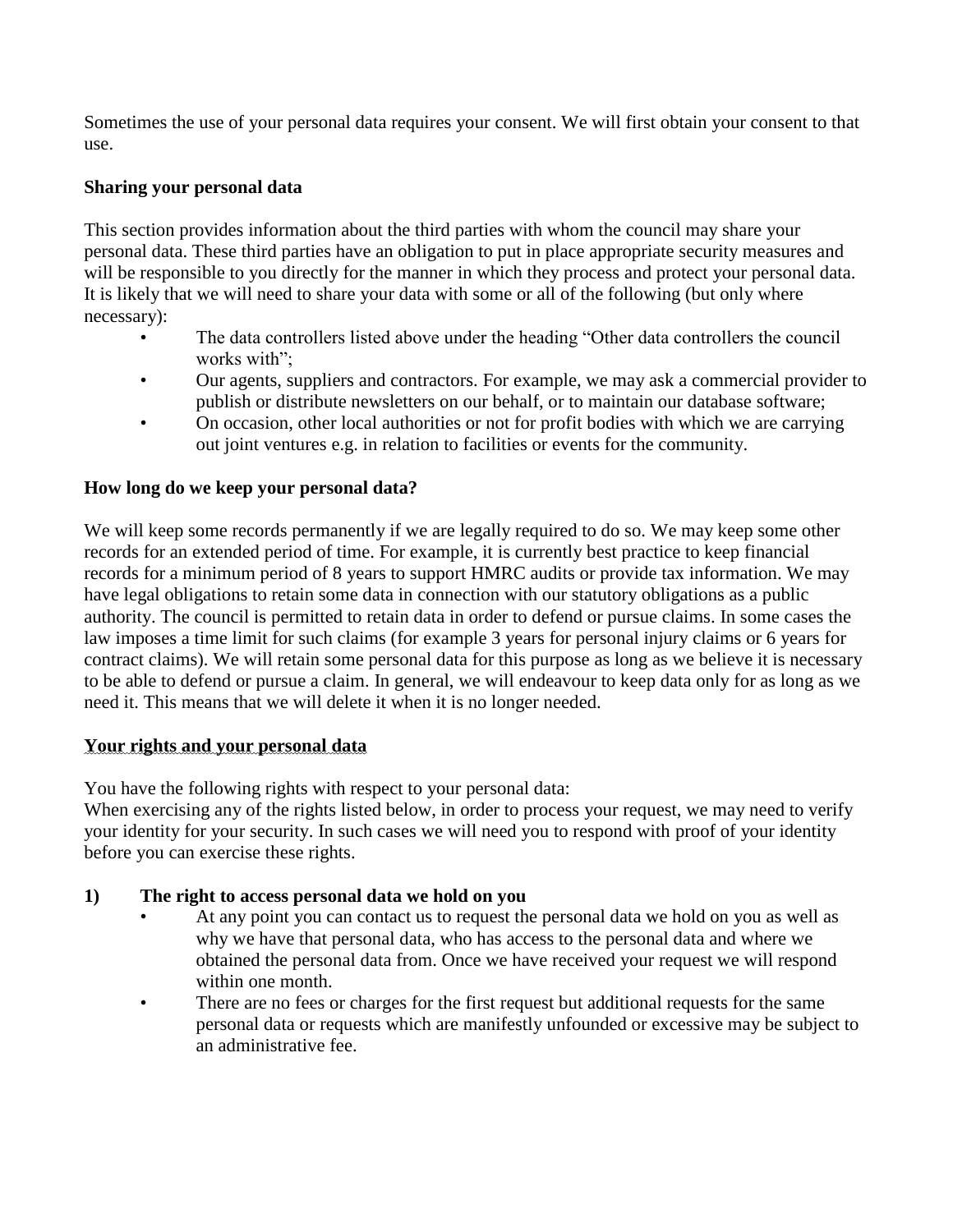## **2) The right to correct and update the personal data we hold on you**

If the data we hold on you is out of date, incomplete or incorrect, you can inform us and your data will be updated.

## **3) The right to have your personal data erased**

- If you feel that we should no longer be using your personal data or that we are unlawfully using your personal data, you can request that we erase the personal data we hold.
- When we receive your request we will confirm whether the personal data has been deleted or the reason why it cannot be deleted (for example because we need it for to comply with a legal obligation).

## **4) The right to object to processing of your personal data or to restrict it to certain purposes only**

• You have the right to request that we stop processing your personal data or ask us to restrict processing. Upon receiving the request we will contact you and let you know if we are able to comply or if we have a legal obligation to continue to process your data.

## **5) The right to data portability**

• You have the right to request that we transfer some of your data to another controller. We will comply with your request, where it is feasible to do so, within one month of receiving your request.

## **6) The right to withdraw your consent to the processing at any time for any processing of data to which consent was obtained**

• You can withdraw your consent easily by telephone, email, or by post (see Contact Details below).

# **7) The right to lodge a complaint with the Information Commissioner's Office.**

• You can contact the Information Commissioners Office on 0303 123 1113 or via email https://ico.org.uk/global/contact-us/email/ or at the Information Commissioner's Office, Wycliffe House, Water Lane, Wilmslow, Cheshire SK9 5AF.

# **Transfer of Data Abroad**

Any personal data transferred to countries or territories outside the European Economic Area ("EEA") will only be placed on systems complying with measures giving equivalent protection of personal rights either through international agreements or contracts approved by the European Union. [Our website is also accessible from overseas so on occasion some personal data (for example in a newsletter) may be accessed from overseas].

#### **Further processing**

If we wish to use your personal data for a new purpose, not covered by this Privacy Notice, then we will provide you with a new notice explaining this new use prior to commencing the processing and setting out the relevant purposes and processing conditions. Where and whenever necessary, we will seek your prior consent to the new processing.